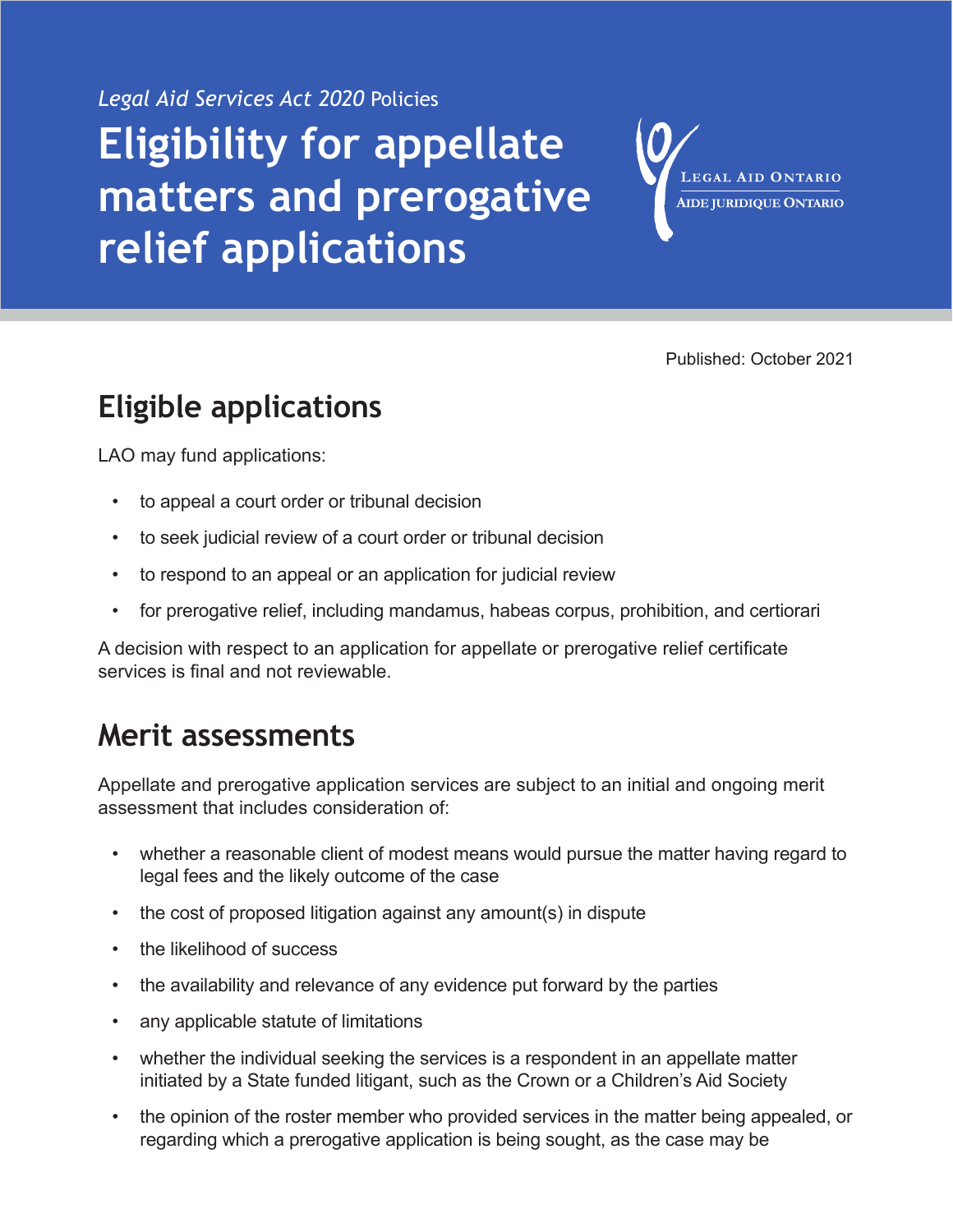### **Eligible matters**

LAO may provide certificate services for meritorious appellate and prerogative relief matters as follows:

#### **Criminal law matters**

Certificates may be available for the following:

- to appeal conviction and sentence, conviction only, or sentence only decisions of:
	- the Ontario Court of Justice
	- the Ontario Superior Court of Justice
	- the Ontario Court of Appeal
- to appeal dangerous offender designations
- to appeal long-term offender designations
- to respond to Crown appeals

An application for certificate services in respect of appellate criminal law matters will be considered meritorious where LAO has determined that there is sufficient likelihood that the individual will face a custodial sentence.

Certificate services are not available for an appeal of a non-custodial or conditional sentence.

Individuals seeking certificate services who have completed a custodial sentence, or who will have completed the custodial portion of a sentence before an appeal on the merits can be heard, are not eligible for certificate services.

#### **Family and child protection law matters**

Certificate services may be available to appeal temporary or final family law or child protection decisions of the:

- Ontario Court of Justice
- Ontario Superior Court of Justice
- Divisional Court of the Superior Court of Justice
- Ontario Court of Appeal
- Federal Court (Trial Division)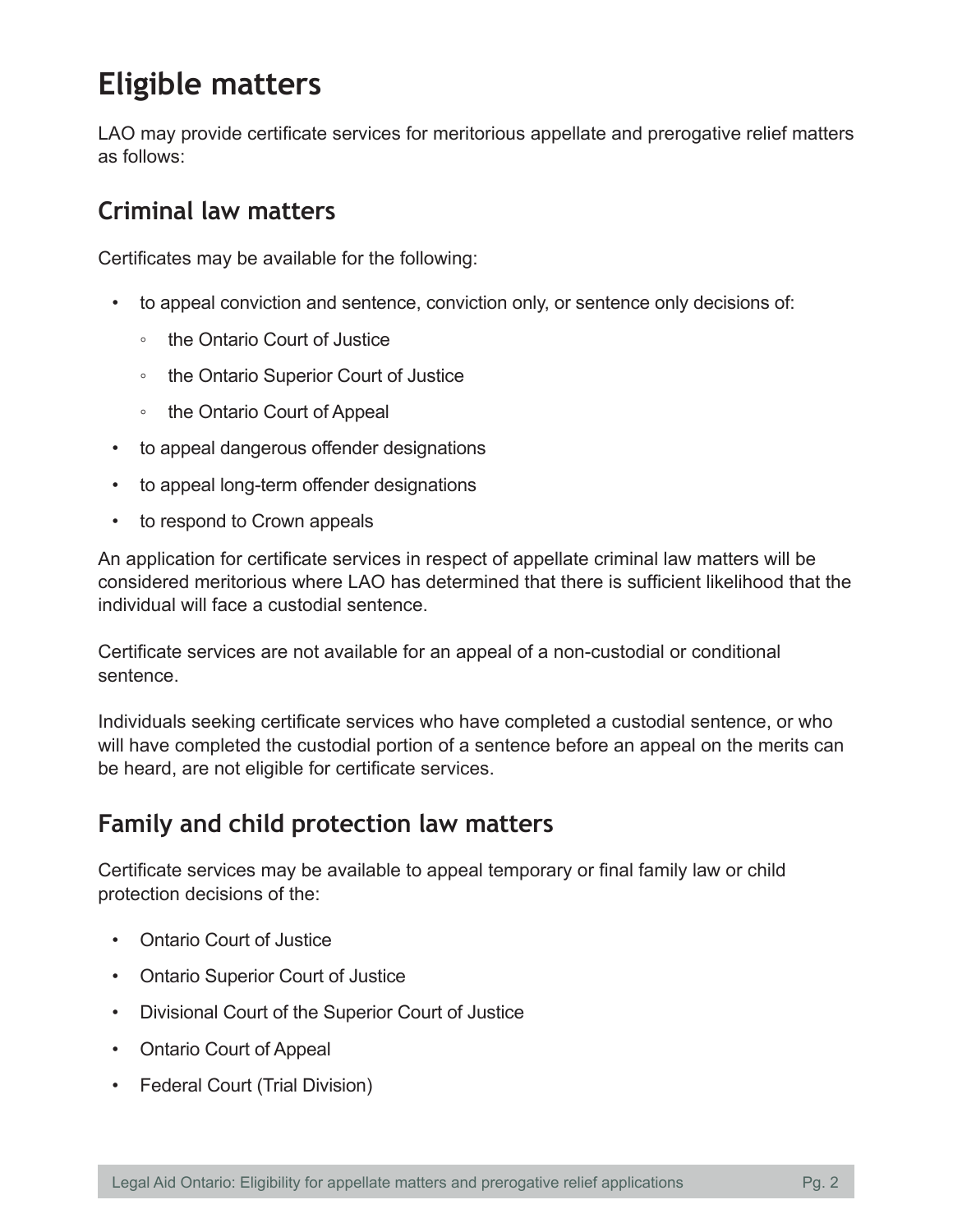• Federal Court of Appeal

#### **Immigration and refugee law matters**

Merit is presumed where an individual is seeking certificate services to respond to:

- a Minister of Public Safety and Emergency Preparedness's motion in federal court to stay execution of an order for release where the individual has been ordered released from immigration detention by the Immigration and Refugee Board (IRB)
- a Minister of Citizenship and Immigration's application for leave to appeal and for judicial review of a decision of the IRB

Certificate services may be available with an assessment of merit where the underlying decision from which an appeal or judicial review is being sought was determined to have merit for the following:

- Refugee Appeal Division appeals
- applications to federal court for judicial review in relation to the following types of decisions:
	- Refugee Protection Division decisions
	- Refugee Appeal Division decisions
	- Immigration Division decisions
	- Immigration Appeal Division decisions
	- Pre-Removal Risk Assessment application decisions
	- Decisions on in-Canada application for permanent residence on humanitarian and compassionate grounds
	- Decisions of an Immigration, Refugees and Citizenship Canada officer finding a refugee claimant ineligible to make a refugee claim
	- Decisions of the Minister of Citizenship and Immigration confirming a danger opinion
	- Decisions of a Canada Border Services Agency officer refusing to defer removal
	- Other decisions made under the Immigration and *Refugee Protection Act (IRPA)*  where there are exceptional circumstances
- applications in Ontario Superior Court for the prerogative writ of habeas corpus where the individual has been in immigration detention continuously for a minimum of 180 days
- applications in federal court for judicial review certified as a question of general importance pursuant to section 75 of the *IRPA*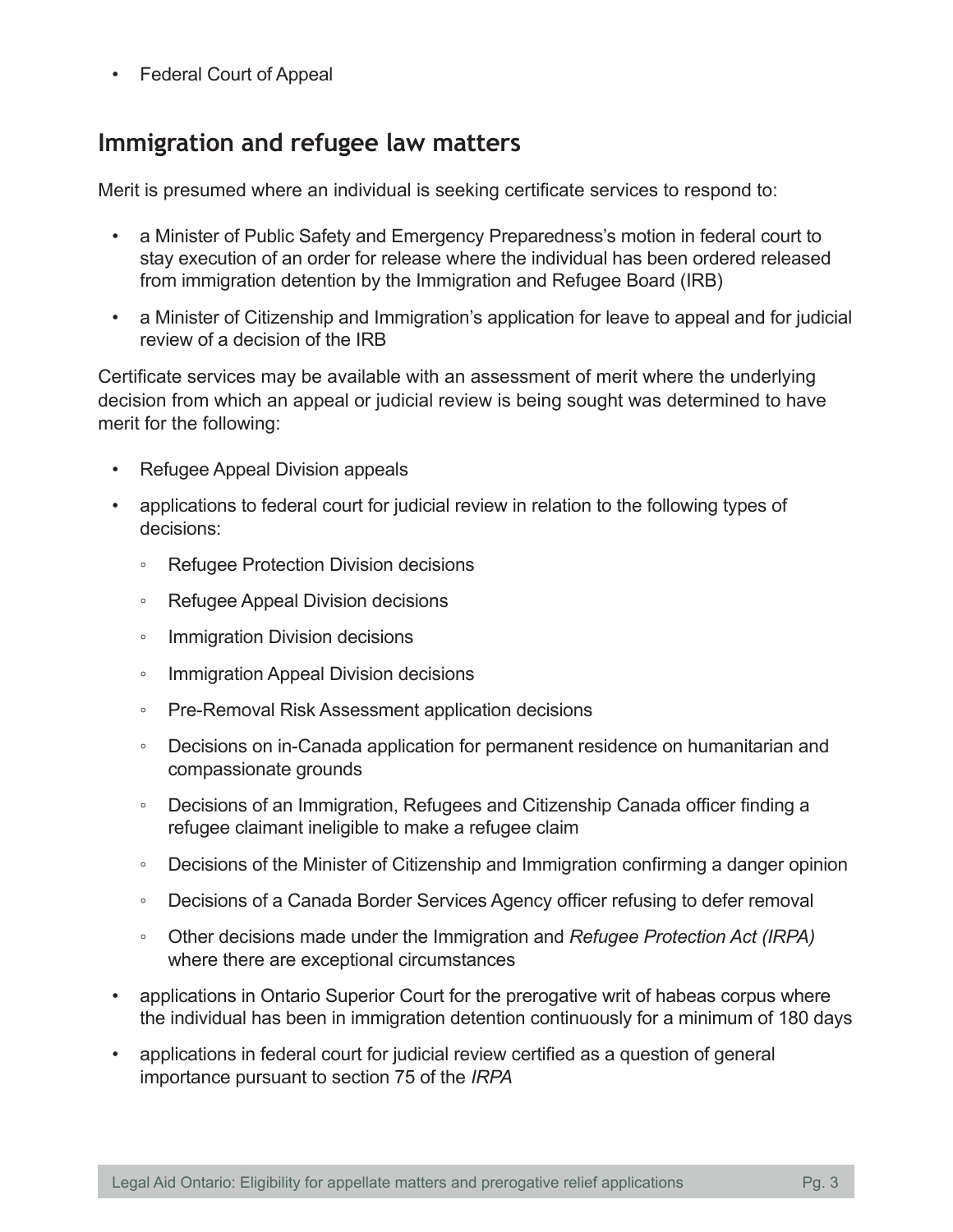#### **Consent and Capacity Board matters**

Certificate services may be available for Consent and Capacity Board appeals with a merit assessment.

#### **Ontario Review Board matters**

Certificate services may be available for Ontario Review Board appeals with a merit assessment.

#### **Prison Law matters**

Certificate services may be available for judicial review and prerogative relief with a merit assessment for the following:

- Parole Board of Canada decisions, including
	- unescorted temporary absences (temporary release)
	- escorted temporary absences (temporary release)
	- post-suspension hearing/post-revocation hearing
	- accelerated parole review
- Voluntary and involuntary transfers
- Discipline court hearings
- Conditions of confinement

## **Opinion certificates**

An individual seeking certificate services for which a merit assessment is required will be issued a certificate to obtain a legal opinion as to the merits of an appeal or prerogative relief request ("opinion certificate"), except in immigration appeal or judicial review and prerogative relief applications where LAO has determined that the original proceeding which led to the decision to be appealed had no merit.

Where the individual was provided legal aid services at the trial stage of a case, an opinion certificate will generally be issued to the roster member who represented the client at trial ("trial counsel") to provide a legal opinion as to merit.

An opinion certificate may be issued to a roster member other than the trial counsel: